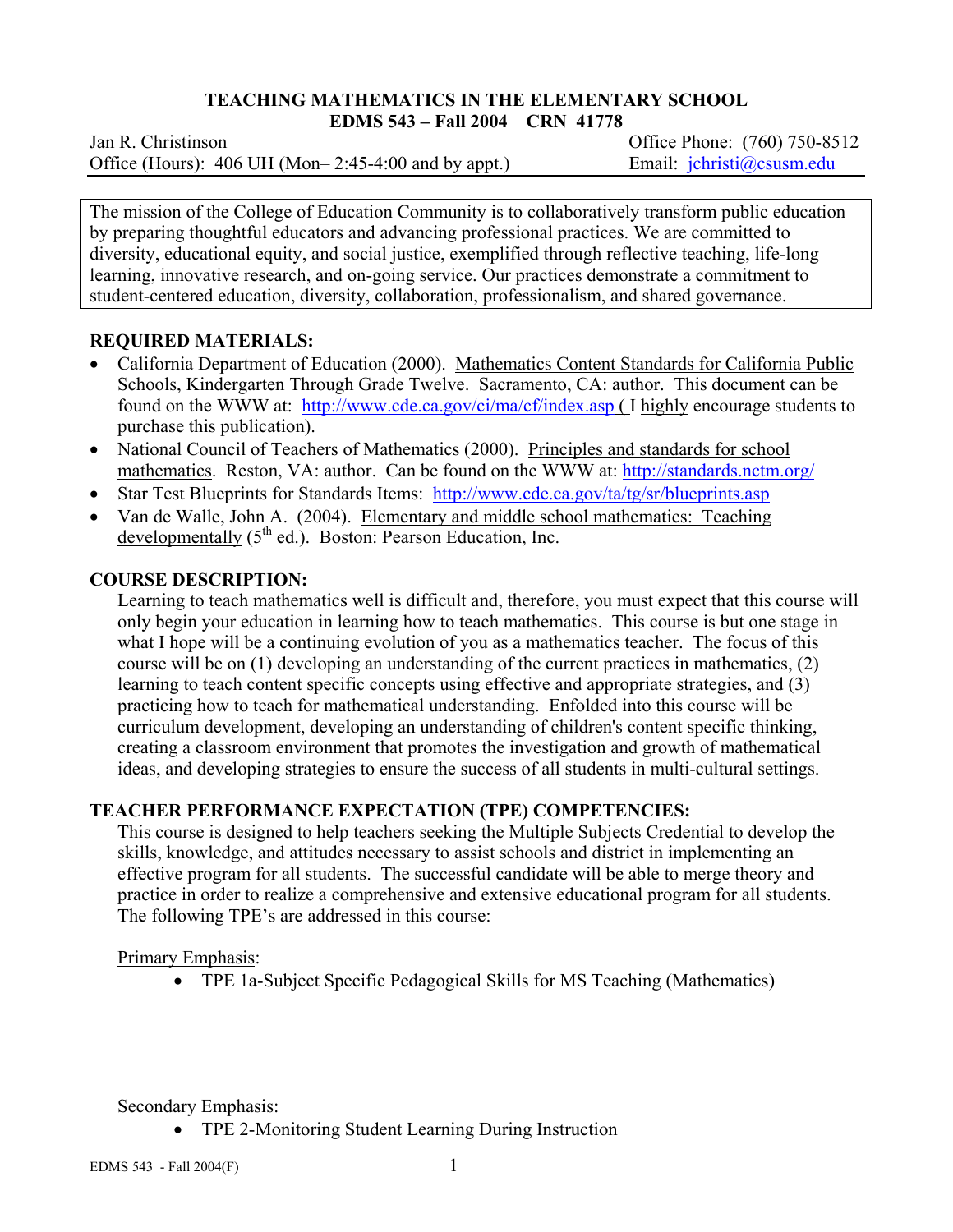- TPE 3-Interpretation and Use of Assessments
- TPE 4-Making Content Accessible
- TPE 5-Student Engagement
- TPE 6a-Developmentally Appropriate Practices in Grades K-3
- TPE 6b-Developmentally Appropriate Practices in Grades 4-8
- TPE 6d-Developmentally Appropriate Practices for Special Education
- TPE 7-Teaching English Learners
- TPE 8-Learning About Students
- TPE 9-Instructional Planning
- TPE 10-Instructional Time
- TPE 11-Social Environment
- TPE 13-Professional Growth

## **INFUSED COMPETENCIES:**

CLAD: In 1992, the College of Education voted to infuse Cross-cultural, Language and Academic Development (CLAD) competencies across the curriculum. The CLAD competencies are attached to the syllabus and the competencies covered in this course are highlighted.

Authorization to Teach English Learners: This credential program has been specifically designed to prepare teachers for the diversity of languages often encountered in California public school classrooms. The authorization to teach English learners is met through the infusion of content and experiences within the credential program, as well as additional coursework. Students successfully completing this program receive a credential with authorization to teach English learners.

Technology: This course infuses technology competencies to prepare our candidates to use technologies, emphasizing their use in both teaching practice and student learning.

## **KEY ASSIGNMENTS**:

Reading Reflections (21%) - Each week students will write a "meaningful" one page reflection on the articles assigned to be read for that week. These reflections should clearly articulate your thoughts **on the articles** and discuss how you might **specifically apply** what you learned from the articles as a teacher in the classroom.

Student Interviews (24%) - You and one of your classmates will conduct a series of four different student interviews based on questions provided in class. For each interview, you will pose mathematical problems to any one student at a predetermined grade level. The purpose is to get you to begin thinking about students' mathematical understanding, to learn how to effectively pose questions and interpret the meaning of students' answers, and to provide you with an opportunity to interact with students.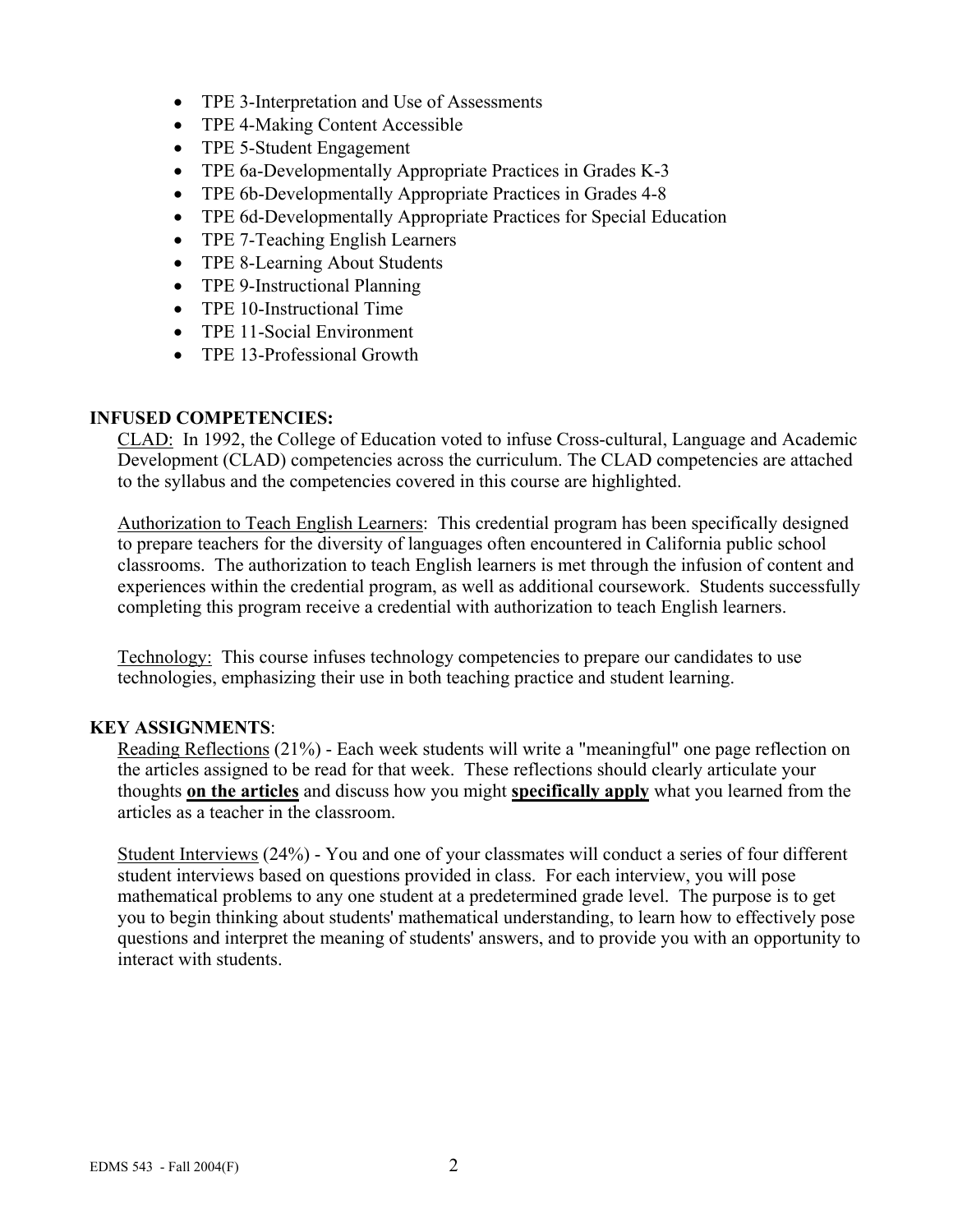Mathematical Resources & Lesson (35%)– Working in small groups, your team will first compile resources on a predetermined mathematical topic (20%) and then design a lesson that you will present in an elementary class (15%). The purpose of this activity is to help you learn how to design effective mathematical activities, to provide you with an opportunity to begin compiling mathematical resources, and to provide an opportunity for you to practice teaching mathematics.

Curriculum Assignment (20%)– Students will review the mathematics curriculum currently being used in their classroom (e.g., a textbook) at one grade level and write a short paper that investigates the curriculum alignment with the CA Content Standards and current high stakes assessments. Students will also provide their general thoughts and concerns related to the curriculum (e.g., how the curriculum might need to be altered to make strong connections between mathematical concepts and procedures).

## **GRADING SCALE:**

Grades will be based on the following grading scale:

A..............90 -100% B..............80 - 89% C..............70 - 79% D..............60 - 69% F..............Below 60%

# **ATTENDANCE POLICY:**

The attendance policy of the College of Education: Due to the dynamic and interactive nature of course in the COE, all students are expected to attend all classes and participate actively. At a minimum, students must attend more than 80% of class time, or s/he may not receive a passing grade for the course at the discretion of the instructor. If you miss two class sessions or are late (or leave early) more than three sessions, you cannot receive a grade of "A". If you miss three class sessions, your highest possible grade is a "C+". Should you have extenuating circumstances, contact the instructor as soon as possible. Please discuss with me any extenuating circumstances that will cause you to miss class prior to your absence. Attendance will be taken at each class session. Furthermore, grades on assignments turned in late will be lowered unless **prior arrangements** have been made with the instructor.

## **PLAGIARISM AND CHEATING:**

Please be sure to read and understand the university policy on plagiarism and cheating as it will be strictly enforced. Academic dishonestly will not be tolerated and will result in a failing grade for this course and will be reported to the University.

## **STUDENTS WITH DISABILITIES REQUIRING REASONABLE ACCOMMODATIONS:**

Students are approved for services through the Disabled Student Services Office (DSS). This office is located in Craven Hall 5205, and can be contacted by phone at (760) 750-4905, or TTY (760) 750-4909. Students authorized by DSS to receive reasonable accommodations should meet with their instructor during office hours or, in order to ensure confidentiality, in a more private setting.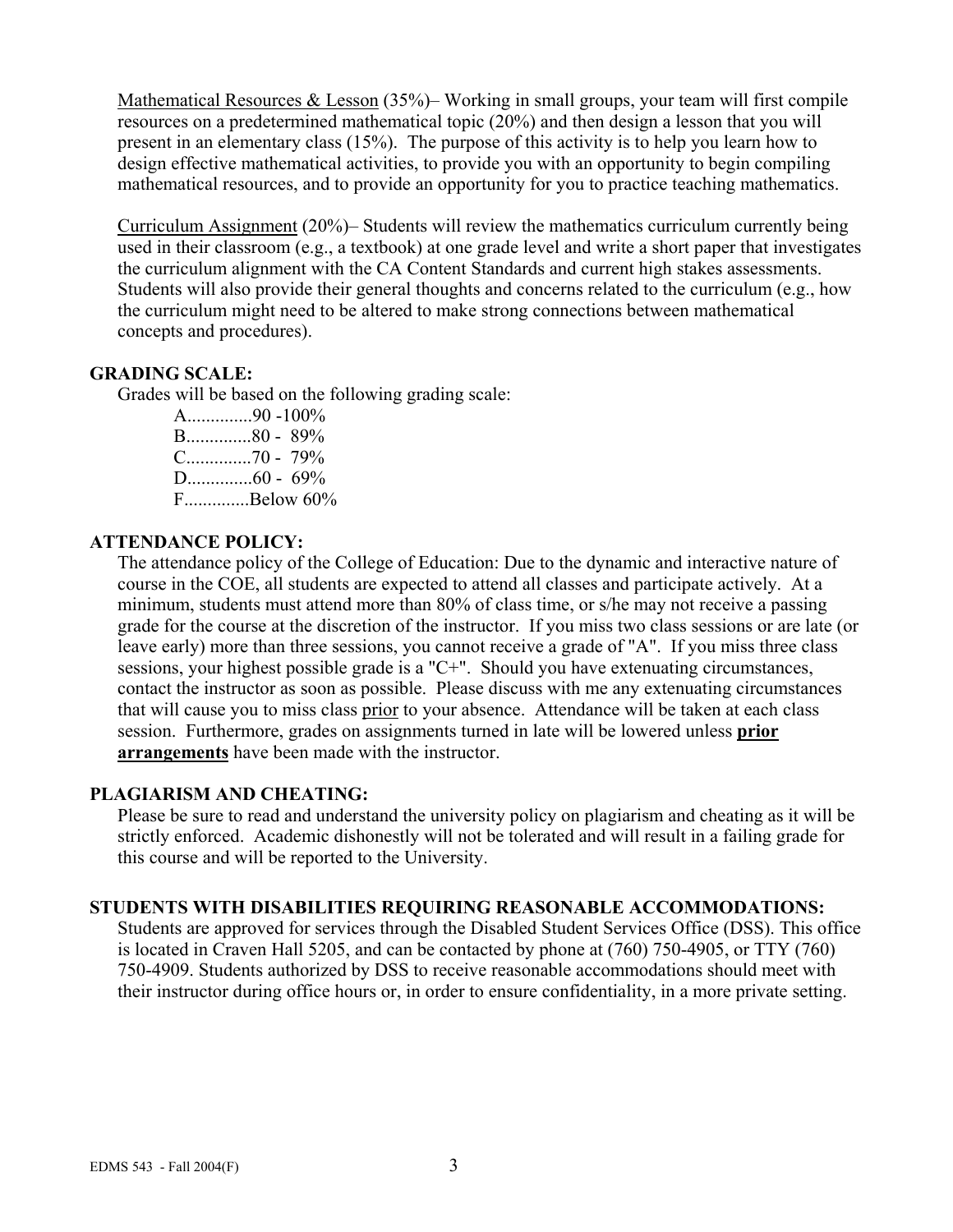# **SB2042 – AUTHORIZATION TO TEACH ENGLISH LEARNERS COMPETENCIES**

| <b>TEST 1: LANGUAGE</b>                          | <b>TEST 2: METHODOLOGY</b>                  | TEST 3:                                         |
|--------------------------------------------------|---------------------------------------------|-------------------------------------------------|
| <b>STRUCTURE</b>                                 | OF BILINGUAL, ENGLISH                       | <b>CULTURE</b>                                  |
| <b>AND</b>                                       | <b>LANGUAGE DEVELOPMENT,</b>                | <b>AND</b>                                      |
|                                                  |                                             |                                                 |
| <b>FIRST-AND SECOND-</b>                         | <b>AND</b>                                  | <b>CULTURAL DIVERSITY</b>                       |
| <b>LANGUAGE DEVELOPMENT</b>                      | <b>CONTENT INSTRUCTION</b>                  |                                                 |
| I. Language Structure and Use:                   | I. Theories and Methods of Bilingual        | I. The Nature of Culture                        |
| <b>Universals and Differences</b>                | <b>Education</b>                            |                                                 |
| (including the structure of English)             |                                             |                                                 |
|                                                  |                                             |                                                 |
| A. The sound systems of language                 | A. Foundations                              | A. Definitions of culture                       |
| (phonology)                                      |                                             |                                                 |
| <b>B.</b> Word formation (morphology)            | <b>B.</b> Organizational models: What works | <b>B.</b> Perceptions of culture                |
|                                                  | for whom?                                   |                                                 |
| C. Syntax                                        | C. Instructional strategies                 | C. Intragroup differences (e.g., ethnicity,     |
|                                                  |                                             | race, generations, and micro-                   |
|                                                  |                                             | cultures)                                       |
| <b>D.</b> Word meaning (semantics)               | II. Theories and Methods for                | D. Physical geography and its effects           |
|                                                  | <b>Instruction In and Through English</b>   | on culture                                      |
|                                                  | A. Teacher delivery for both English        |                                                 |
|                                                  | language development and content            |                                                 |
| E. Language in context                           |                                             | E. Cultural congruence                          |
|                                                  | instruction                                 |                                                 |
| F. Written discourse                             | B. Approaches with a focus on English       | II. Manifestations of Culture:                  |
|                                                  | language development                        | <b>Learning About Students</b>                  |
| <b>G.</b> Oral discourse                         | C. Approaches with a focus on               | A. What teachers should learn about             |
|                                                  | content area instruction (specially         | their students                                  |
|                                                  | designed academic instruction               |                                                 |
|                                                  | delivered in English)                       |                                                 |
| H. Nonverbal communication                       | D. Working with paraprofessionals           | B. How teachers can learn about their           |
|                                                  |                                             | students *                                      |
| II. Theories and Factors in First- and           |                                             |                                                 |
|                                                  | III. Language and Content Area              | C.How teachers can use what they                |
| <b>Second-Language Development</b>               | <b>Assessment</b>                           | learn about their students                      |
|                                                  |                                             | (culturally responsive pedagogy)*               |
| A. Historical and current theories and           |                                             |                                                 |
| models of language analysis that                 | A. Purpose                                  | <b>III. Cultural Contact</b>                    |
| have implications for second-                    |                                             |                                                 |
| language development and                         |                                             |                                                 |
| pedagogy                                         |                                             |                                                 |
| <b>B.</b> Psychological factors affecting first- | <b>B.</b> Methods *                         | A. Concepts of cultural contact                 |
| and second-language development                  |                                             |                                                 |
| C. Socio-cultural factors affecting first-       | C. State mandates                           | <b>B.</b> Stages of individual cultural contact |
| and second-language development                  |                                             |                                                 |
| D. Pedagogical factors affecting first-          | D. Limitations of assessment                | C. The dynamics of prejudice                    |
| and second-language development                  |                                             |                                                 |
|                                                  |                                             |                                                 |
| E. Political factors affecting first- and        | E. Technical concepts                       | D. Strategies for conflict resolution           |
| second-language development                      |                                             |                                                 |
|                                                  |                                             |                                                 |
|                                                  |                                             |                                                 |
|                                                  |                                             | IV. Cultural Diversity in U.S. and CA           |
|                                                  |                                             |                                                 |
|                                                  |                                             |                                                 |
|                                                  |                                             |                                                 |
|                                                  |                                             |                                                 |
|                                                  |                                             | A. Historical perspectives                      |
|                                                  |                                             |                                                 |
|                                                  |                                             |                                                 |
|                                                  |                                             | <b>B</b> . Demography                           |
|                                                  |                                             |                                                 |
|                                                  |                                             | C. Migration and immigration                    |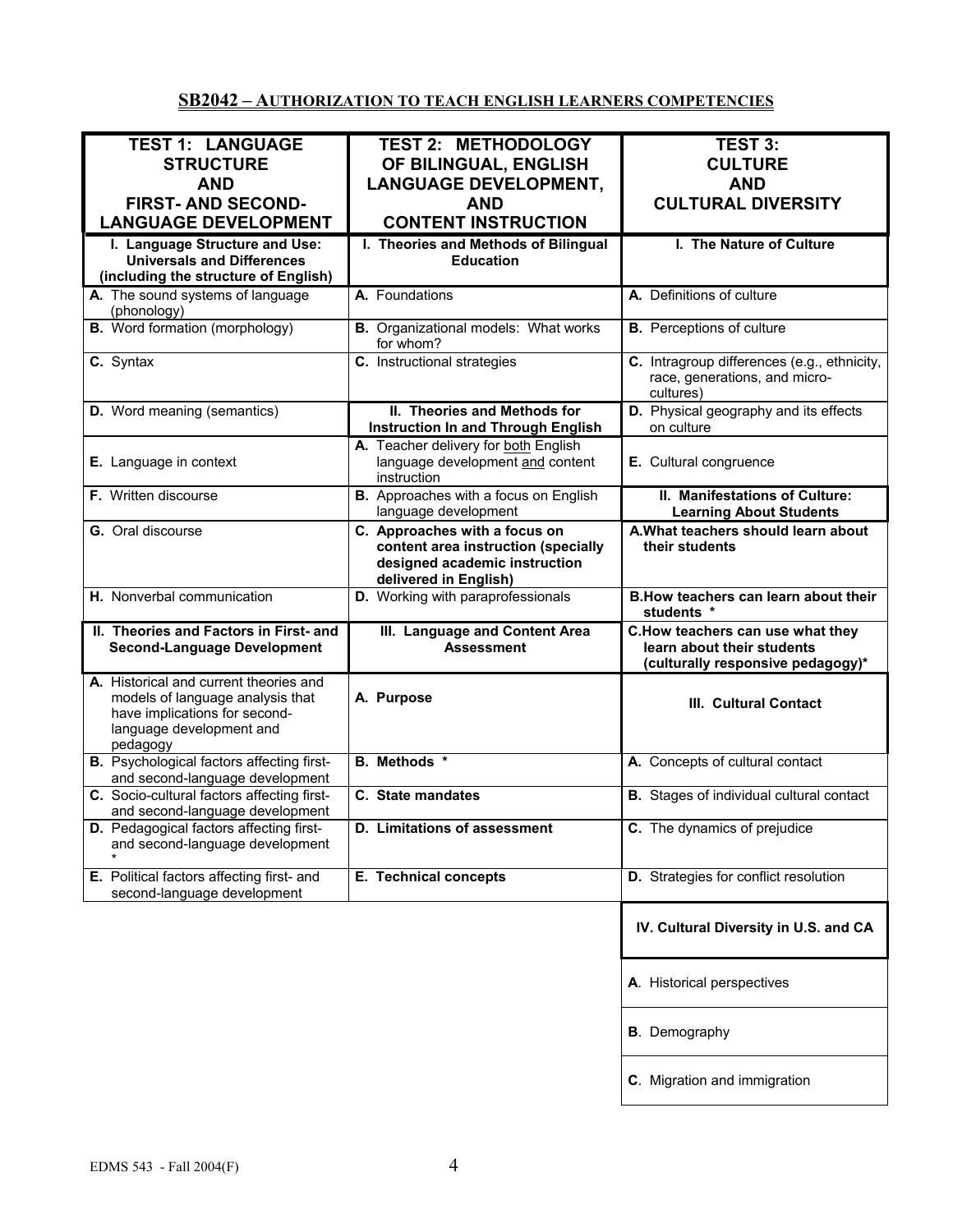| <b>Date</b>    | <b>Session Number and Topic</b>                       | <b>Assignment to be Completed BEFORE</b><br><b>Class Session</b> |
|----------------|-------------------------------------------------------|------------------------------------------------------------------|
| Fri            |                                                       |                                                                  |
| 9/3/04         | 1. Introduction to Mathematics Education              | Van de Walle ch. 2                                               |
| <u>Fri</u>     |                                                       |                                                                  |
| 9/3/04         | 2. Developing Mathematical Understanding              | Van de Walle ch. 3                                               |
| Fri            |                                                       |                                                                  |
| 9/10/04        | 3. Problem Solving                                    | Van de Walle ch. 4; (Choate ch. 11)                              |
| Fri<br>9/10/04 | 4. Standards                                          | CA Content Standards/NCTM Assignment                             |
| Fri            |                                                       | Assigned Readings:                                               |
| 9/17/04        | 5. Lesson Study & Working Groups                      | (http://www.lessonresearch.net)                                  |
| <u>Fri</u>     |                                                       |                                                                  |
| 9/17/04        | 6. Instructional Practices                            | Van de Walle ch. 6, 7                                            |
| Fri            |                                                       | Van de Walle ch. 5; Assigned Article(s)                          |
| 9/24/04        | 7. Assessment & Conducting Student Interviews         | *Textbook Selection for Curr. Assgn Due                          |
| Fri            |                                                       |                                                                  |
| 9/24/04        | 8. Technology                                         | Van de Walle ch. 8                                               |
| Fri            |                                                       | Van de Walle ch. 9, 10, 11, 13, (Choate ch.                      |
| 10/1/04        |                                                       | 10)                                                              |
|                | 9. Addition and Subtraction                           | *Student Interview #1 Due Today                                  |
| <u>Fri</u>     |                                                       | (Reading integrated with Session 9)                              |
| 10/1/04        | 10. Multiplication and Division                       | *Mult/Div Interview Due (option 2)                               |
| Fri            |                                                       | Van de Walle ch. 12, 14                                          |
| 10/8/04        | 11. Number Concepts                                   | *Number Concepts Interview Due (option 2)                        |
| Fri            |                                                       | Van de Walle ch. 15, 16, 17, 18                                  |
| 10/8/04        | 12. Fractions, Decimals, Percents, Ratio & Proportion | *Fractions Interview Due (option 3)                              |
| Fri            |                                                       | Van de Walle ch. 22, 23                                          |
| 10/15/04       | 13. Algebraic Thinking                                | *Algebra Interview Due (option 3)                                |
| Fri            |                                                       | Van de Walle ch. 19, 20                                          |
| 10/15/04       | 14. Measurement & Geometry                            | *Meas/Geo Interview Due (option 4)                               |
| Fri            |                                                       | Van de Walle ch. 21                                              |
| 10/22/04       | 15. Data Analysis & Probability                       | *Data Anal/Prob Interview Due (option 4)                         |
| Fri            |                                                       | <b>Bring Questions to Ask</b>                                    |
| 10/22/04       | 16. Wrap-up                                           | *Curriculum Assignment Due Today                                 |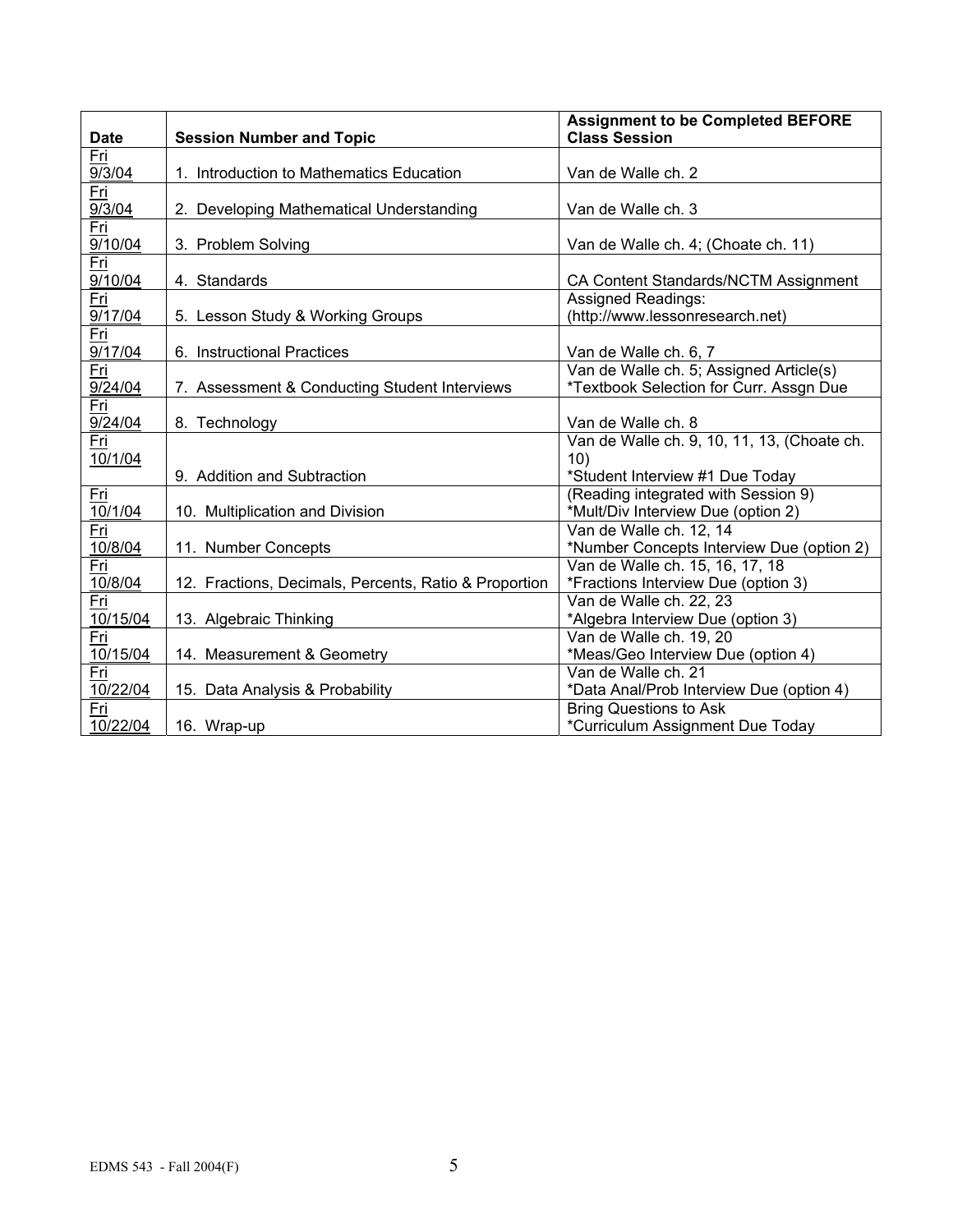#### **STUDENT INTERVIEW GUIDELINES**  EDMS 543

Student interviews are designed to provide students with opportunities to focus on a single child's thinking about mathematics. It will also help students to improve their use of inquiry for assessment purposes and to better understand elementary level students with different understandings.

I recommend that students work together with a partner on these interviews. As a pair, you would interview one child for each content interview and together write up your evaluation of the student (please also submit the child's written work attached to your paper).

# **Prior to the interview**

- You should arrange with a teacher (or parent of a child you know) to interview one child for 20-30 minutes in a quiet place outside the classroom, if possible.
- Provide the teacher with some understanding of what the interview will contain and see if he/she has any thoughts about how this child will do on the assessment.
- Develop a list of questions you may want to use if the child is not forthcoming with a response. For example, if the child says "I just knew it", you might respond with "What did you think about first?" or "If you were helping a friend, how would you explain what you did?"

# **During the interview**

Work with the child individually. Begin the interview by informing the child that you will be giving him/her a series of math problems to solve and that you are interested in his/her thinking process and in the strategies s/he uses to solve these problems. Inform the child that s/he can solve the problems in any way s/he wants. Please remind the child that the interview is voluntary and that s/he can end the interview at any time (if a student does end early then please find another willing student). Do everything you can to help make the child comfortable.

Orally provide the child with each problem, posing them one at a time, you received from class and provide him/her with sufficient time to complete each problem. You may also want to provide the child with a written copy of each problem.

After the child answers each problem you should ask a variety of questions that will help you to better understand the child's thinking and to assess his/her mathematical understanding. **You will want to note the questions you ask and the child's responses** and it may be necessary to ask the child to wait while you are writing -- it is OK to ask the child to wait. **You should not tape-record/video-tape the interview without parental permission**.

# **During the interview, be sure to consider the following:**

- The best thing you can be is genuinely curious. Remember the point of the interview is to discover how the child thinks -- *NOT* to guide the child to the correct answer (try to fight the urge to be "teacher").
- Be careful to respond similarly to correct and incorrect answers. Be curious about all solution strategies -- not just the ones leading to incorrect solutions.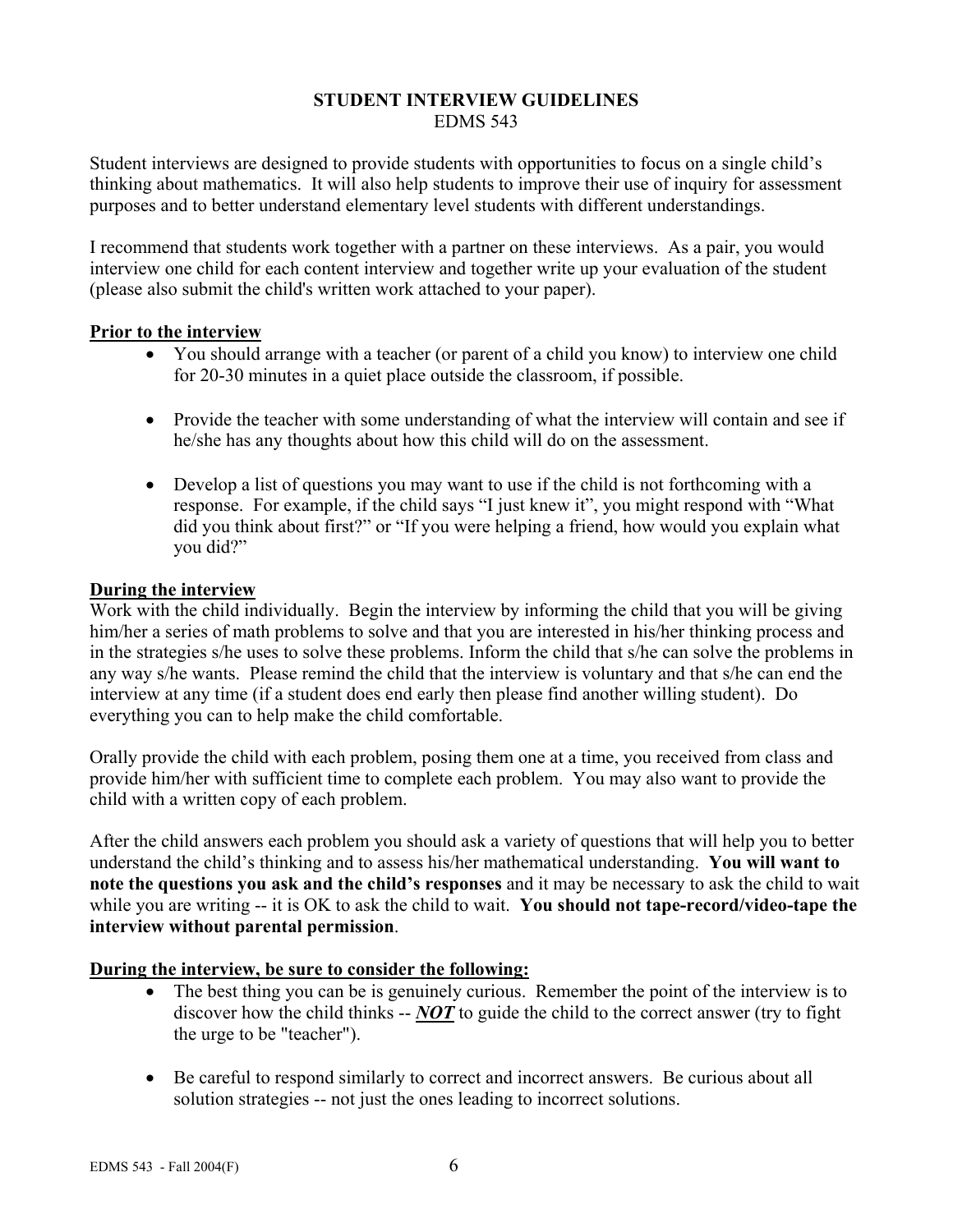- Your primary role is to listen. Make sure you allow enough "wait time" -- children need time to think before answering.
- Make sure the child feels comfortable during the entire interview. If the child clearly cannot answer a problem, move on to the next problem. If you feel that the child is really struggling and frustrated, you may want to end the interview or give the child a problem you are fairly certain s/he can solve and then end the interview. If you cut an interview short because of student difficulty, be sure to discuss your reasoning in your write-up.

#### **After the interview**

You (and your partner) should **together** write no more than a two page reflection that includes a brief discussion on each of the following two points:

- What specifically did you learn about this child's mathematical understanding? Here you will want to make some claims about the mathematics your student understands or doesn't understand. I am looking for more of an explanation than just your student could or couldn't solve a particular problem.
- What specifically might you do for this child if you were his/her teacher? Here you might want to include discussions about such issues as curriculum, instructional strategies, etc.

## **Grading:**

Each interview will be worth a total of 6 points (24 points (or 24%) total). More specifically, I will be looking for nicely written papers that clearly and specifically express what you learned about: 1) the child's mathematical understanding and 2) what you would do next for this child if you were his/her teacher (again be specific here). For example, you might recognize that this student lacks a conceptual understanding of multiplication – so as this child's teacher you might want to pose meaningful problems related to multiplication, etc.

\*NOTE: When you turn in your write-up, you should also include the child's written work (if it exists) and without the student's "actual" name listed.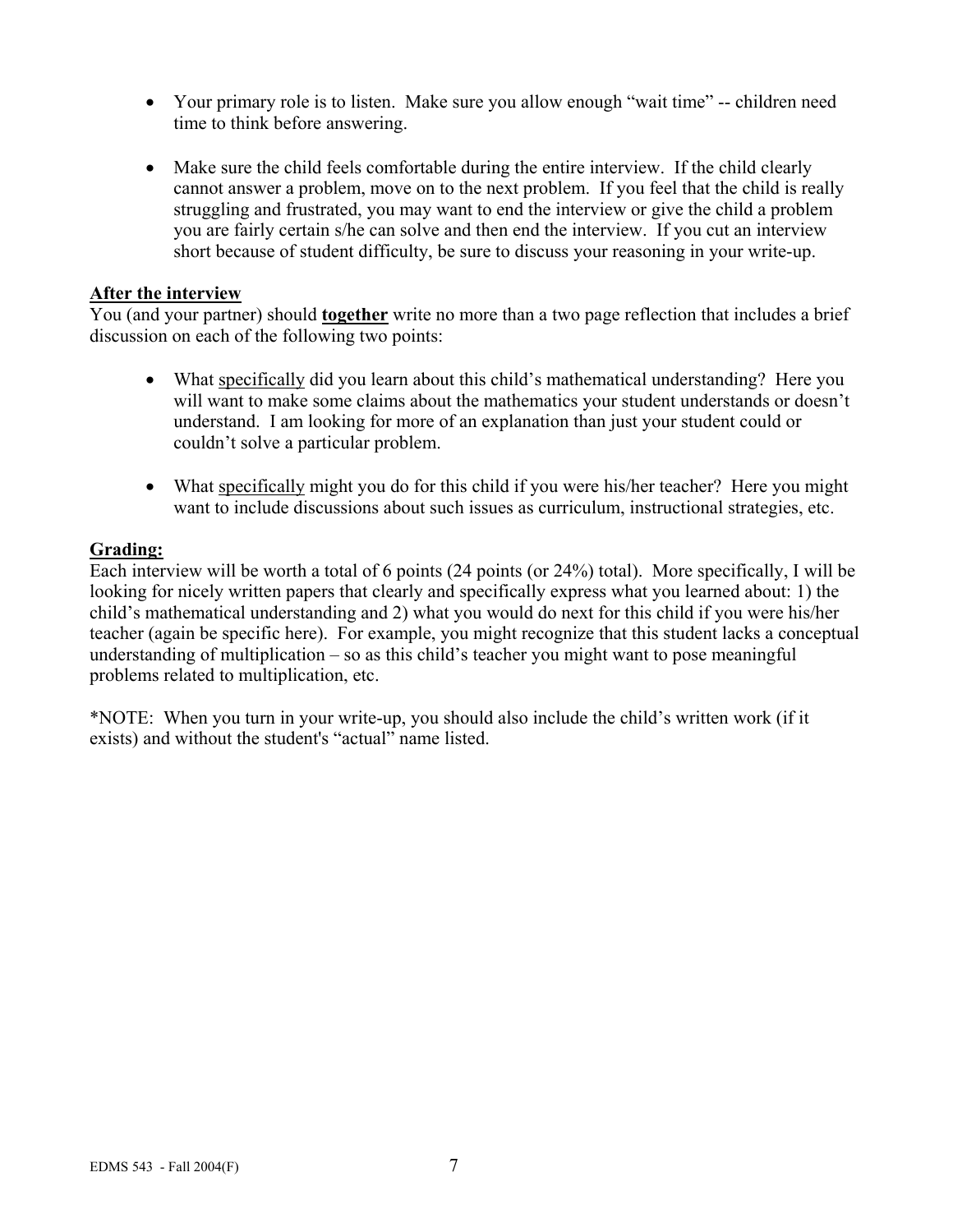## **MATHEMATICAL RESOURCES ASSIGNMENT**  EDMS 543

In preparation for your Classroom Presentation Assignment, your "content group" will construct an Annotated List of Resources that your fellow colleagues will find helpful when teaching your mathematical topic to students. Your list should include resources that directly relate to your mathematical topic (e.g., algebra, geometry, etc.). For example, you should include such things as children's literature, teacher support materials, manipulatives, WWW locations, research articles, videos or movies, software, etc. Please include any useful information that you find when researching your topic so that your colleagues can learn from your work (but do not include duplicated pages from teacher workbooks, rather provide citations along with short descriptions of your resources). I will be looking to find well- constructed packets of information. If you partition the workload it should not be an overwhelming task. If each group prepares a packet of materials that is filled with important resources, and we share that information in class, then you will each have a wealth of information on some of the important mathematical resources for use when you teach! A general "rule of thumb" might be for your group to try and find 10 resources in each of the areas mentioned. Some topics will naturally have more resources than other topics.

Your group will need to turn in one nicely prepared copy of your List of Resources in on the day of your group presentation. Your group should also be prepared to make a 5 minute presentation that highlights some of the resources you found (consider bringing in a few of the items that you found most helpful when planning your presentation and resources for these materials).

This project is purposefully open-ended in the hopes that you will go out and find some great resources for your mathematical topic and for your presentation. You should talk with your master teachers, use the internet, and make use of materials I provide. However, if you have any questions or challenges finding resources, please be sure to ask (I am happy to provide support…I want these to be good so they are good resources)!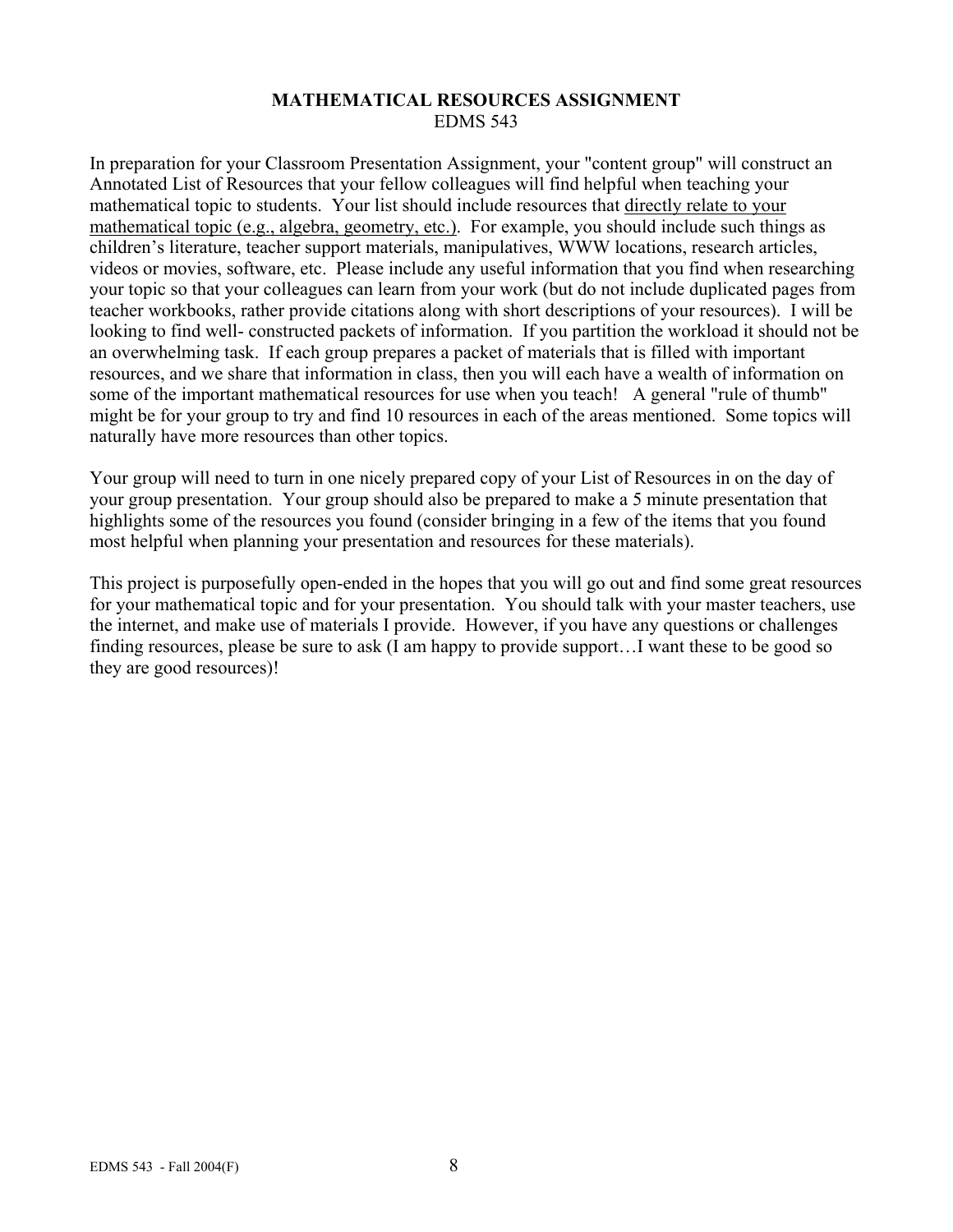# **DESIGNING & TEACHING A LESSON IN MATHEMATICS**  EDMS 543

Students will participate in small groups (approximately four to six students) to design, construct, and teach a single lesson on an assigned mathematical topic. The lesson will be designed for use with children at a specific grade level (based on the grade level of the cooperating teacher). The purpose of this activity is to help you learn how to design effective mathematical lessons for a specific group of students, learn where to find mathematical resources, provide you with an opportunity to practice teaching mathematics and to receive feedback, and to learn how to effectively collaborate with colleagues in order to improve your teaching.

## Plan of Action:

When planning your lesson, each group should:

- 1. Clearly identify the objective(s) of your lesson within the context of the overall goals and objectives of the unit. Similar to the Japanese Lesson Study process, your group might also want to identify a specific problem or issue that needs resolution.
- 2. Identify students' prior knowledge before making decisions about curriculum and instructional practices.
- 3. Consider whether your curriculum clearly brings forward your mathematical objective(s) and what, if any, alterations are necessary. Furthermore, your lesson must be consistent with the Mathematics Framework for California Public Schools (e.g., Content Standards).
- 4. Each group will be required to meet with me at least one time prior to the date of your presentation (this is not to say that we can only meet once!). One of the primary purposes of this activity is to provide me with an opportunity to work with each of you on a more individual basis so that I can help you learn to design effective mathematical activities. I will be happy to provide you with suggestions after you have given it some thought.
- 5. Make sure that each member of the group participates fully in the design and implementation of the lesson and that the workload is shared equitably. As part of your written report, each member must include a short written evaluation that describes the contributions made by each member of the group (indicating whether the workload was shared fairly among the members of the group).
- 6. On the day your topic is to be discussed in class, your group will turn in a lesson plan for your activity (using the format discussed in your Curriculum & Instruction Course), a reflection of your group's collaboration process and the teaching of your lesson, and a paragraph from each member that describes how the workload was shared. Each group will email a copy of your lesson plan and mathematical resources to each of your classmates for their teaching files.
- 7. Each group will either show a short snippet of your actual lesson to the class for discussion or will allow others to observe the actual lesson (we will discuss the options).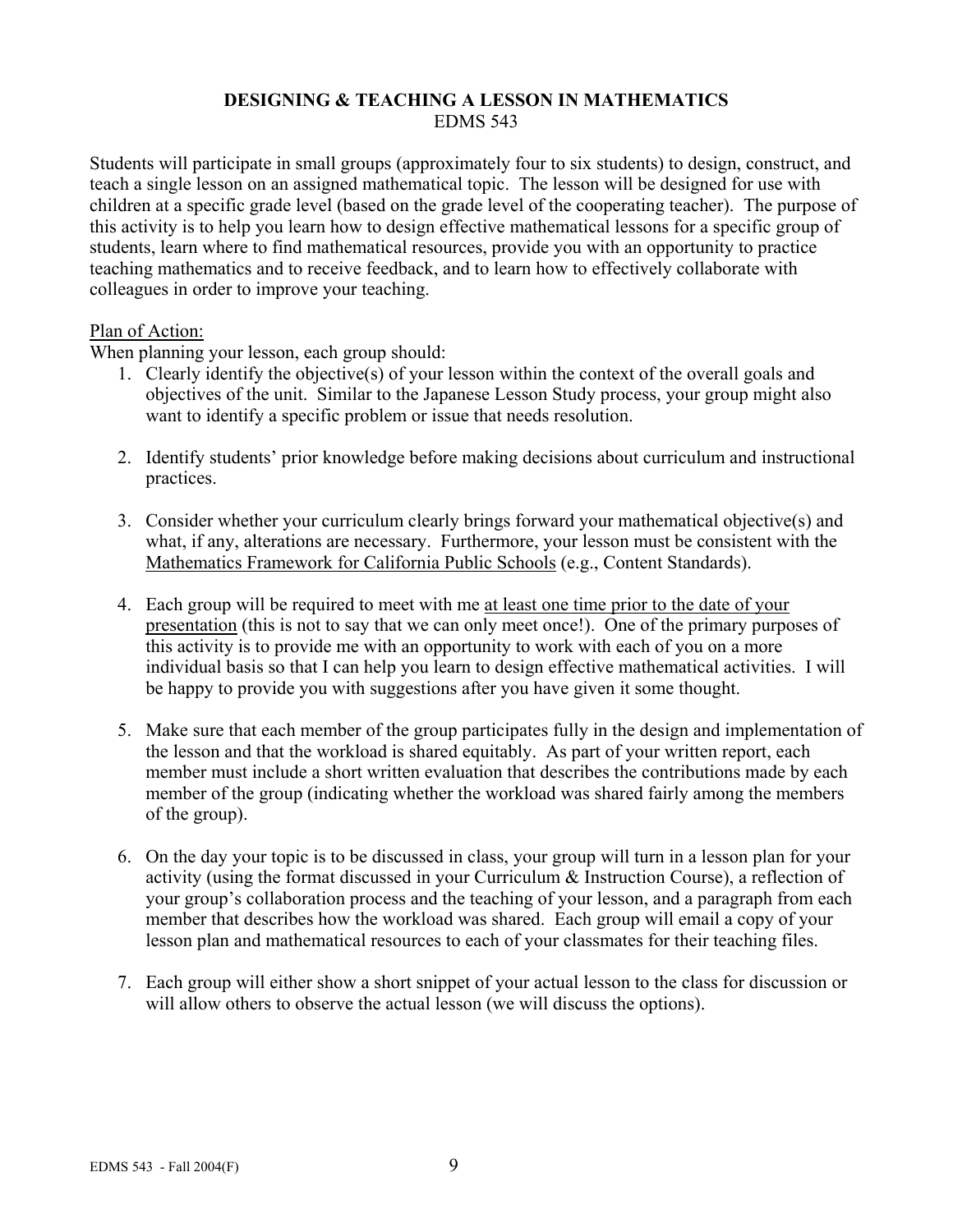# **Grades:**

For this activity, which will be worth a total of 15 points (15%), I am as interested in the process your group goes through as much as the final product. I want this to be an opportunity for you to learn such things as where to go for mathematical resources, to learn how to prepare lesson plans and what to consider when writing a lesson plan, to recognize the many challenges of teaching mathematics, to learn how to reflect and critique lessons, and to begin to understand the importance of on-going professional development opportunities. Your grade on this assignment will be based on the following:

• The design of your lesson plan. For example, adheres to identified lesson plan format described in your Curriculum and Instruction course, adheres to the California Content Standards, makes good use of student thinking, is grade appropriate, is sensitive to the needs of all students, and includes a plan for assessment, etc.

• The level of collaboration among the members of your group, the depth of your reflections (collaboration and teaching of the lesson), and what you learned from this process. You must be willing to take risks, commit yourself fully to this process, and desire to learn as much as possible from others and from the process. The success of this lesson depends on how much YOU put into this activity!

• As discussed earlier, each member of the group will need to include a short paragraph that describes how the work was shared among the members of the group (was the work shared fairly?). If the overall group identifies one member that did not fairly contribute to the final product then I will likely lower the grade of that individual (please work together and share the workload).

• Although the actual presentation of the lesson will NOT be factored into your grade, each group will receive feedback. I believe that this is a time for you to try things out and to make mistakes, not to be judged. Don't be afraid to take some risks and to make mistakes.

# **\* If anything is unclear or if you ever have questions, please ASK me.**